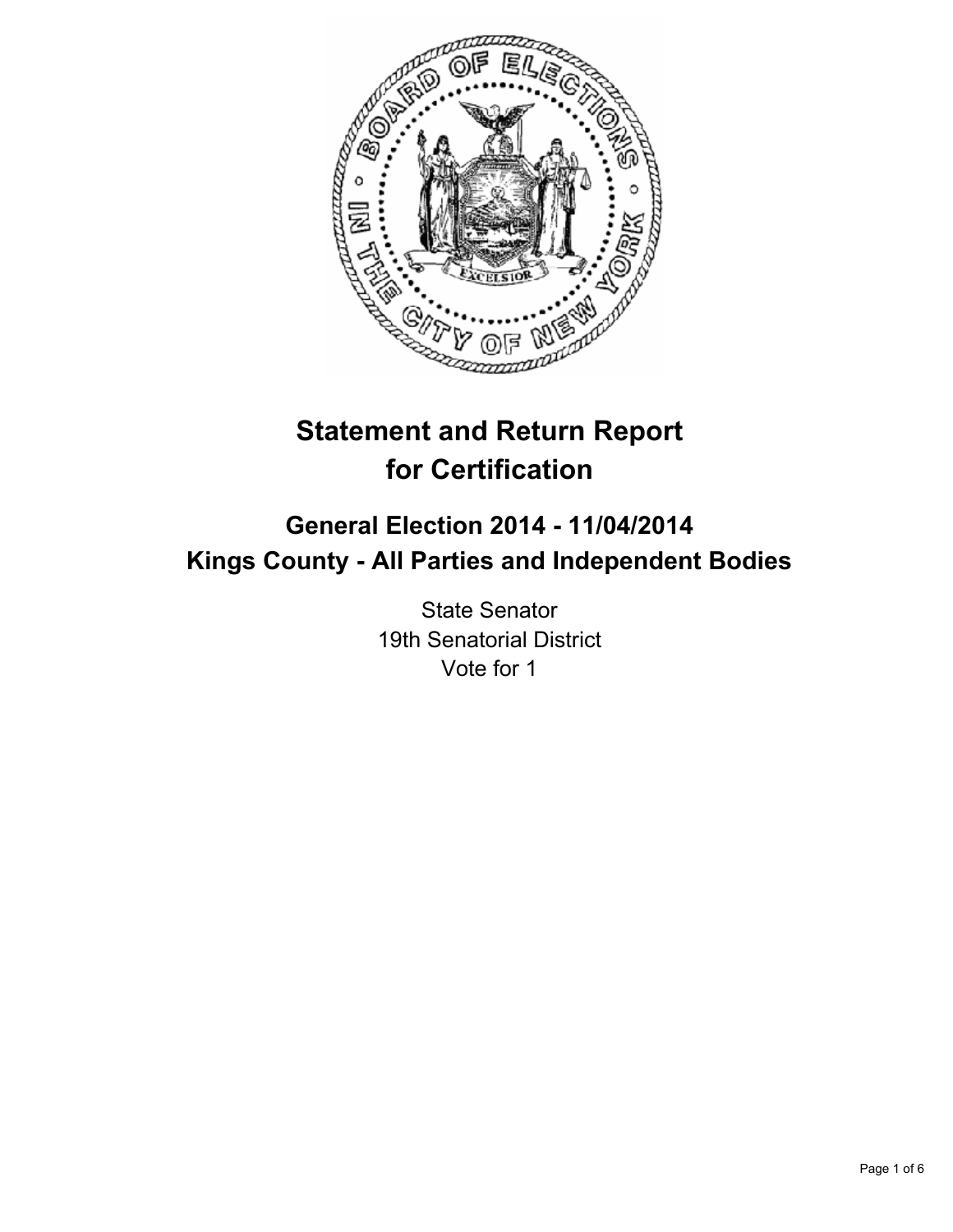

| <b>PUBLIC COUNTER</b>                                    | 4,739 |
|----------------------------------------------------------|-------|
| <b>EMERGENCY</b>                                         | 0     |
| <b>ABSENTEE/MILITARY</b>                                 | 135   |
| <b>FEDERAL</b>                                           | 21    |
| <b>SPECIAL PRESIDENTIAL</b>                              | 0     |
| <b>AFFIDAVIT</b>                                         | 55    |
| <b>Total Ballots</b>                                     | 4,950 |
| Less - Inapplicable Federal/Special Presidential Ballots | (21)  |
| <b>Total Applicable Ballots</b>                          | 4,929 |
| JOHN L. SAMPSON (DEMOCRATIC)                             | 2,562 |
| ELIAS J. WEIR (CONSERVATIVE)                             | 1,065 |
| DELL SMITHERMAN (WORKING FAMILIES)                       | 348   |
| PETER WONG (WRITE-IN)                                    | 1     |
| UNATTRIBUTABLE WRITE-IN (WRITE-IN)                       | 7     |
| <b>Total Votes</b>                                       | 3,983 |
| Unrecorded                                               | 946   |

# **Assembly District 42**

| <b>PUBLIC COUNTER</b>                                    | 55       |
|----------------------------------------------------------|----------|
| <b>EMERGENCY</b>                                         | 0        |
| ABSENTEE/MILITARY                                        | 0        |
| <b>FEDERAL</b>                                           | 2        |
| SPECIAL PRESIDENTIAL                                     | 0        |
| AFFIDAVIT                                                | $\Omega$ |
| <b>Total Ballots</b>                                     | 57       |
| Less - Inapplicable Federal/Special Presidential Ballots | (2)      |
| <b>Total Applicable Ballots</b>                          | 55       |
| JOHN L. SAMPSON (DEMOCRATIC)                             | 16       |
| ELIAS J. WEIR (CONSERVATIVE)                             | 26       |
| DELL SMITHERMAN (WORKING FAMILIES)                       | 5        |
| <b>Total Votes</b>                                       | 47       |
| Unrecorded                                               | 8        |

| <b>PUBLIC COUNTER</b>                                    | 493      |
|----------------------------------------------------------|----------|
| <b>EMERGENCY</b>                                         | 0        |
| ABSENTEE/MILITARY                                        | 18       |
| <b>FEDERAL</b>                                           |          |
| SPECIAL PRESIDENTIAL                                     | $\Omega$ |
| <b>AFFIDAVIT</b>                                         | 5        |
| <b>Total Ballots</b>                                     | 517      |
| Less - Inapplicable Federal/Special Presidential Ballots | (1)      |
| <b>Total Applicable Ballots</b>                          | 516      |
| JOHN L. SAMPSON (DEMOCRATIC)                             | 278      |
| ELIAS J. WEIR (CONSERVATIVE)                             | 86       |
| DELL SMITHERMAN (WORKING FAMILIES)                       | 31       |
| <b>Total Votes</b>                                       | 395      |
| Unrecorded                                               | 121      |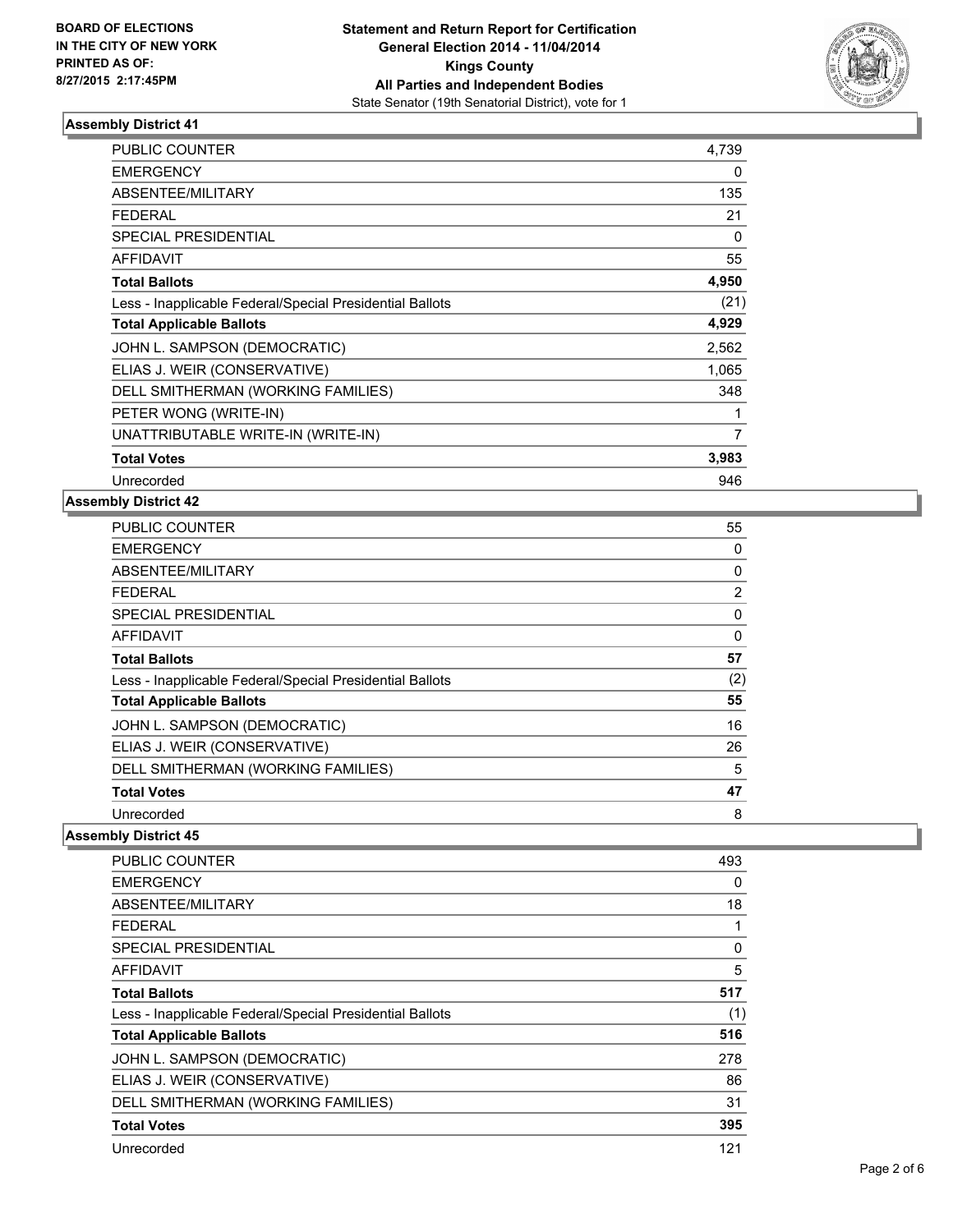

| <b>PUBLIC COUNTER</b>                                    | 425      |
|----------------------------------------------------------|----------|
| <b>EMERGENCY</b>                                         | 0        |
| ABSENTEE/MILITARY                                        | 6        |
| <b>FEDERAL</b>                                           |          |
| <b>SPECIAL PRESIDENTIAL</b>                              | $\Omega$ |
| <b>AFFIDAVIT</b>                                         | 11       |
| <b>Total Ballots</b>                                     | 443      |
| Less - Inapplicable Federal/Special Presidential Ballots | (1)      |
| <b>Total Applicable Ballots</b>                          | 442      |
| JOHN L. SAMPSON (DEMOCRATIC)                             | 363      |
| ELIAS J. WEIR (CONSERVATIVE)                             | 11       |
| DELL SMITHERMAN (WORKING FAMILIES)                       | 12       |
| UNATTRIBUTABLE WRITE-IN (WRITE-IN)                       | 3        |
| <b>Total Votes</b>                                       | 389      |
| Unrecorded                                               | 53       |

| <b>PUBLIC COUNTER</b>                                    | 1,904 |
|----------------------------------------------------------|-------|
| <b>EMERGENCY</b>                                         | 0     |
| ABSENTEE/MILITARY                                        | 35    |
| <b>FEDERAL</b>                                           |       |
| <b>SPECIAL PRESIDENTIAL</b>                              | 0     |
| AFFIDAVIT                                                | 34    |
| <b>Total Ballots</b>                                     | 1,974 |
| Less - Inapplicable Federal/Special Presidential Ballots | (1)   |
| <b>Total Applicable Ballots</b>                          | 1,973 |
| JOHN L. SAMPSON (DEMOCRATIC)                             | 1,634 |
| ELIAS J. WEIR (CONSERVATIVE)                             | 20    |
| DELL SMITHERMAN (WORKING FAMILIES)                       | 90    |
| ALTON H. MADDOX JR. (WRITE-IN)                           | 1     |
| RASHEEN D. NICHOLSON (WRITE-IN)                          | 1     |
| <b>Total Votes</b>                                       | 1,746 |
| Unrecorded                                               | 227   |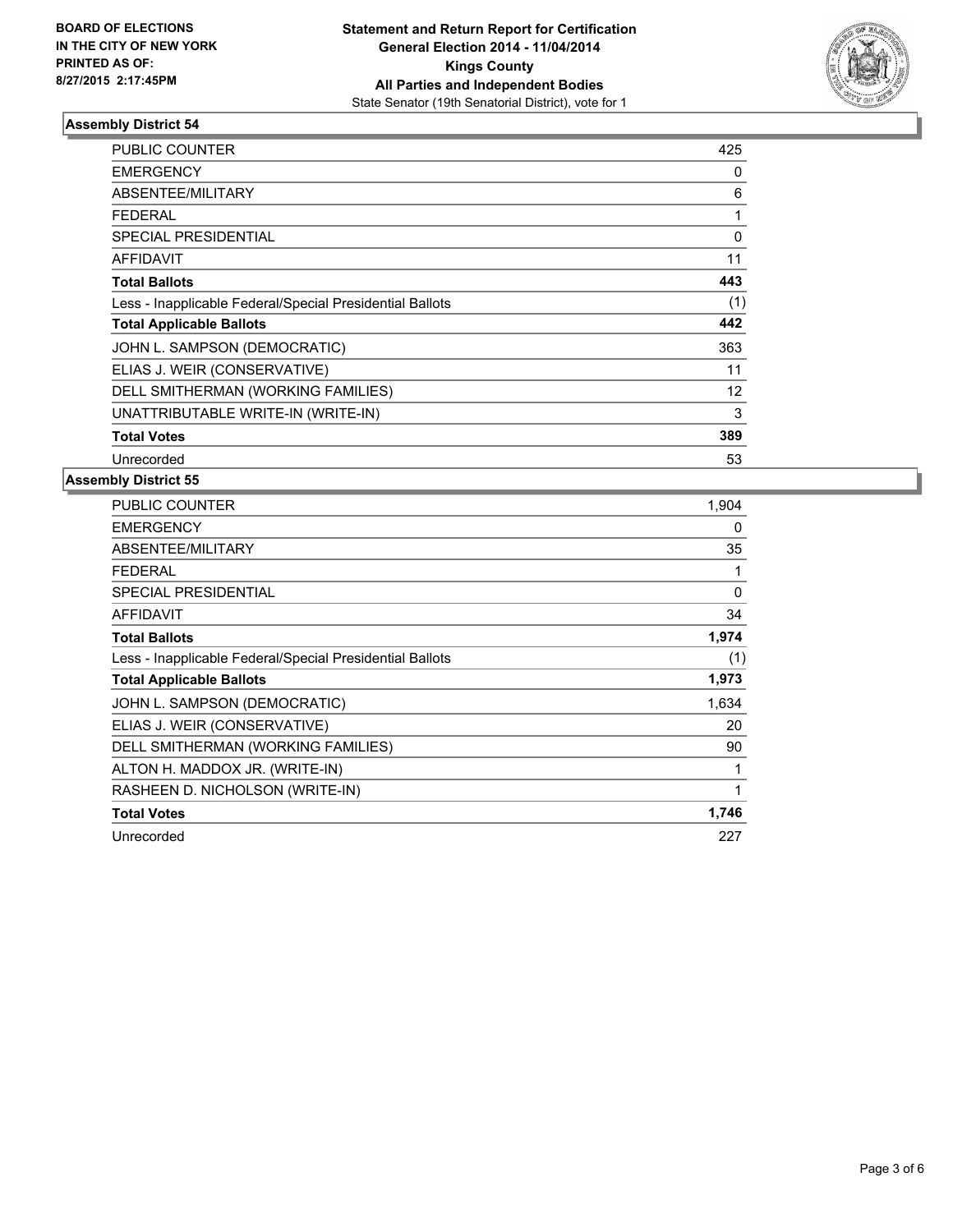

| PUBLIC COUNTER                                           | 3,875 |
|----------------------------------------------------------|-------|
| <b>EMERGENCY</b>                                         | 0     |
| ABSENTEE/MILITARY                                        | 140   |
| FEDERAL                                                  | 9     |
| <b>SPECIAL PRESIDENTIAL</b>                              | 0     |
| AFFIDAVIT                                                | 49    |
| <b>Total Ballots</b>                                     | 4,073 |
| Less - Inapplicable Federal/Special Presidential Ballots | (9)   |
| <b>Total Applicable Ballots</b>                          | 4,064 |
| JOHN L. SAMPSON (DEMOCRATIC)                             | 3,449 |
| ELIAS J. WEIR (CONSERVATIVE)                             | 115   |
| DELL SMITHERMAN (WORKING FAMILIES)                       | 217   |
| <b>Total Votes</b>                                       | 3,781 |
| Unrecorded                                               | 283   |

| <b>PUBLIC COUNTER</b>                                    | 11,771 |
|----------------------------------------------------------|--------|
| <b>EMERGENCY</b>                                         | 0      |
| ABSENTEE/MILITARY                                        | 197    |
| <b>FEDERAL</b>                                           | 29     |
| <b>SPECIAL PRESIDENTIAL</b>                              | 0      |
| <b>AFFIDAVIT</b>                                         | 191    |
| <b>Total Ballots</b>                                     | 12,188 |
| Less - Inapplicable Federal/Special Presidential Ballots | (29)   |
| <b>Total Applicable Ballots</b>                          | 12,159 |
| JOHN L. SAMPSON (DEMOCRATIC)                             | 9,072  |
| ELIAS J. WEIR (CONSERVATIVE)                             | 1,282  |
| DELL SMITHERMAN (WORKING FAMILIES)                       | 531    |
| JORDAN MAMET (WRITE-IN)                                  |        |
| SEAN K. HENRY (WRITE-IN)                                 | 1      |
| STEPHEN COLBERT (WRITE-IN)                               | 1      |
| STEWART MILSTEIN (WRITE-IN)                              | 1      |
| UNATTRIBUTABLE WRITE-IN (WRITE-IN)                       | 1      |
| <b>Total Votes</b>                                       | 10,890 |
| Unrecorded                                               | 1,269  |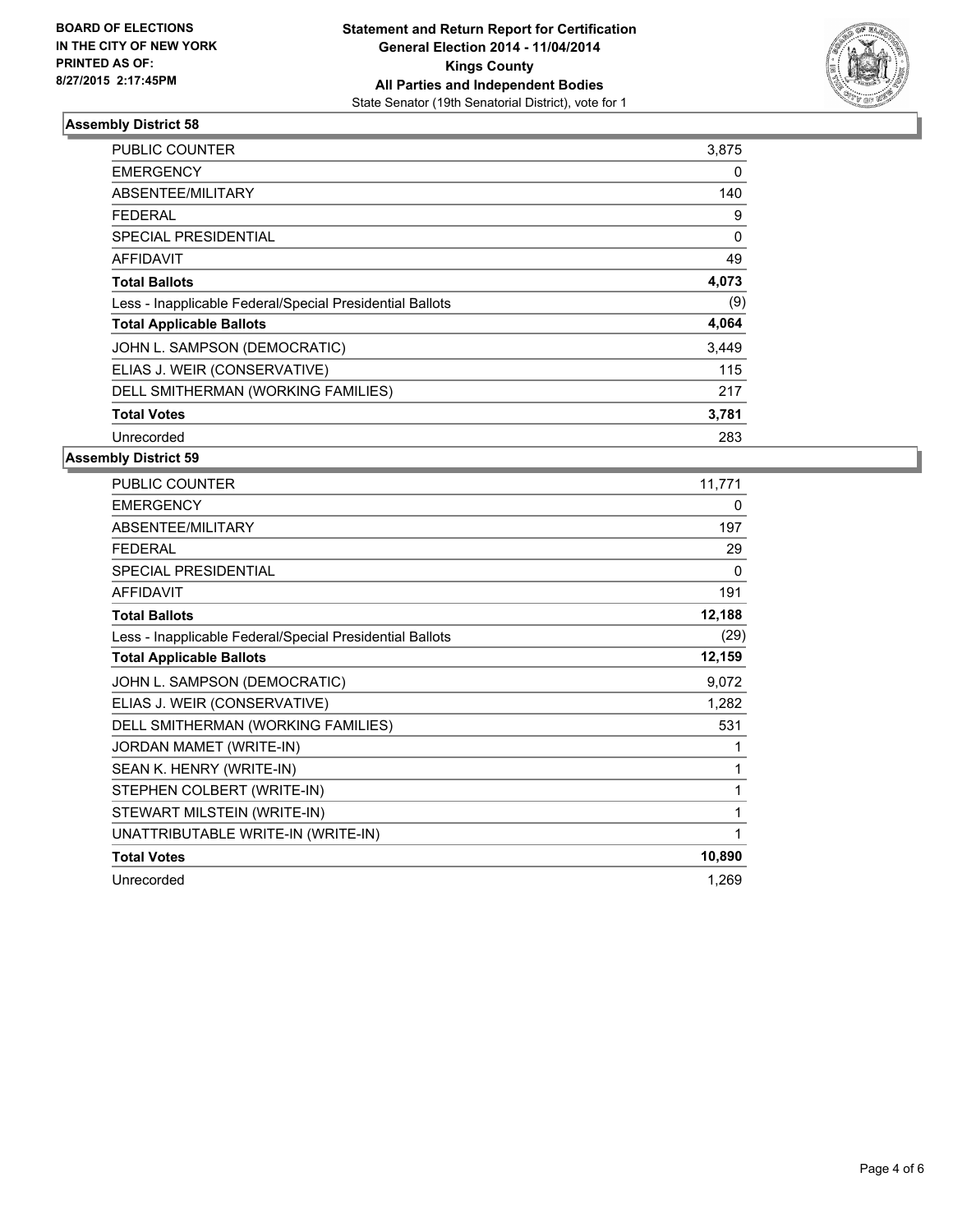

| <b>PUBLIC COUNTER</b>                                    | 14,643 |
|----------------------------------------------------------|--------|
| <b>EMERGENCY</b>                                         | 0      |
| <b>ABSENTEE/MILITARY</b>                                 | 158    |
| <b>FEDERAL</b>                                           | 27     |
| <b>SPECIAL PRESIDENTIAL</b>                              | 0      |
| <b>AFFIDAVIT</b>                                         | 222    |
| <b>Total Ballots</b>                                     | 15,050 |
| Less - Inapplicable Federal/Special Presidential Ballots | (27)   |
| <b>Total Applicable Ballots</b>                          | 15,023 |
| JOHN L. SAMPSON (DEMOCRATIC)                             | 12,367 |
| ELIAS J. WEIR (CONSERVATIVE)                             | 211    |
| DELL SMITHERMAN (WORKING FAMILIES)                       | 759    |
| JIMMY MCMILLIAN (WRITE-IN)                               |        |
| MARTIN MALAVE-DILAN (WRITE-IN)                           | 1      |
| MICHAEL LLOUD (WRITE-IN)                                 | 1      |
| SEAN K. HENRY (WRITE-IN)                                 | 3      |
| UNATTRIBUTABLE WRITE-IN (WRITE-IN)                       | 4      |
| <b>Total Votes</b>                                       | 13,347 |
| Unrecorded                                               | 1,676  |